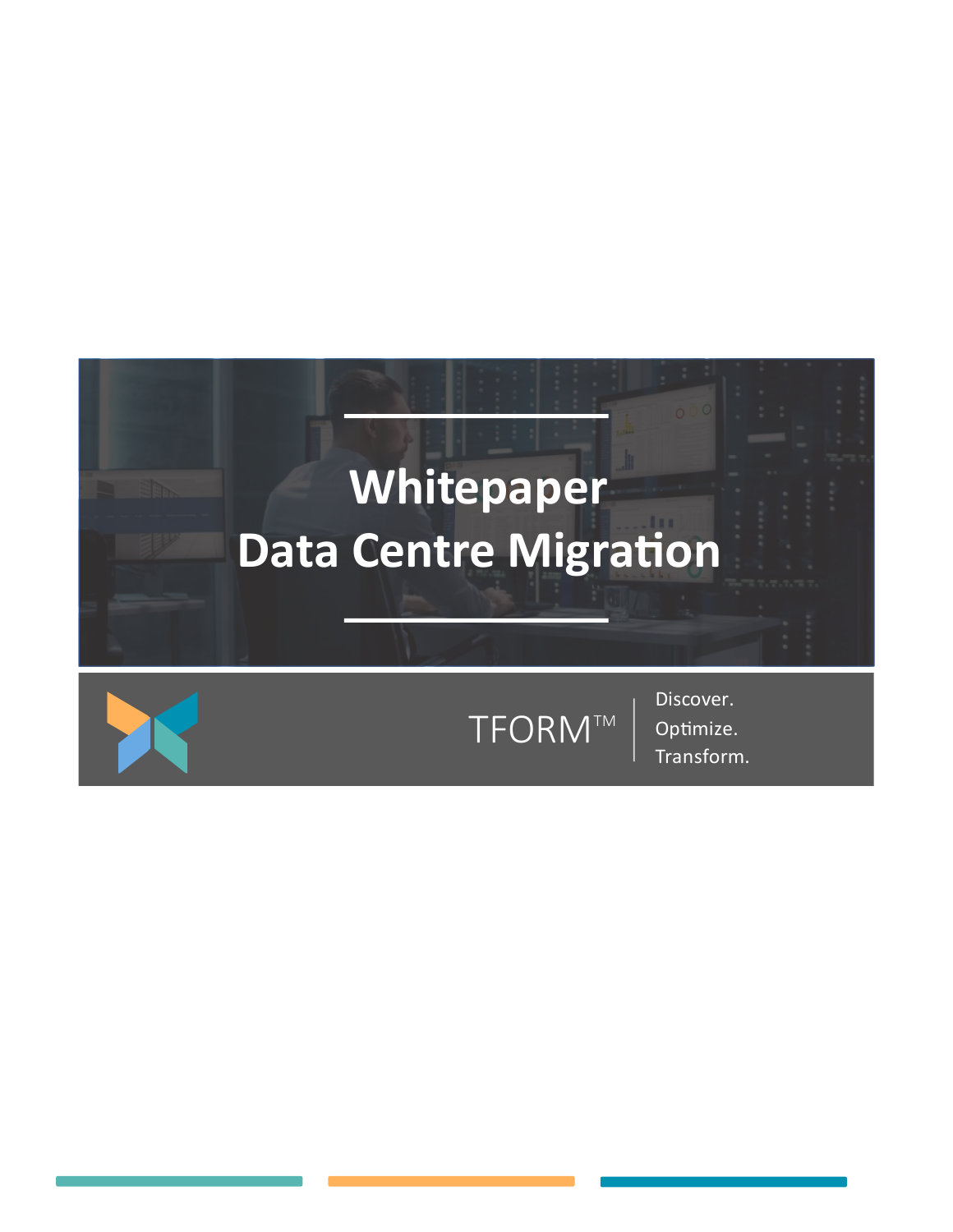

## **The Evolving Data Center Landscape**

The historical view of what was once considered the data center is evolving rapidly. Today a data center can exist in several locations or form factors. A physical data center be hosted by the enterprise in direct proximity to the users as an On-Premises implementation or it can be hosted by a specialized colocation provider where the fundamental activities of facility and equipment management are transferred to a vendor able to offer those services economically at scale. A further physical implementation today is to operate systems 'at the edge' where systems with the need for rapid data transfer rates are situated in a smaller footprint, often as appliances that are self-contained with limited power and cooling needs and can be managed remotely through the core network. Adding to the possible options, a

data center no longer needs to be physical at all. The cloud has fundamentally altered the landscape of the data center by offering highly resilient functions and services in a virtual architecture that can be conveniently consumed by end users and, when necessary, quickly eliminated without stranded capital costs.

A data center migration is a complex project that requires a keen understanding of the current technical landscape. A migration can include the physical movement of devices from one location to another to take advantage of economies of scale or to provide greater resiliency or compliance capabilities. With the advent of the public cloud, systems may be migrated in a number of different ways that offer the benefits of consumable cloud services and the flexibility that the modern business needs to remain competitive. Due to the various possibilities offered as cloud services, a migration to the cloud is often a daunting business initiative that can take years as you transition your existing hardware, software, networking, and operations into a brand new environment.

## **The methodology of transformation**

Every data center migration has a reason behind it—something like the desire for cost savings or to become more cloud native. This results in a business objective

such as migrating traditional legacy workloads to more flexible cloud services within a given timeline. A common challenge is how to enable a successful data center migration while effectively managing risk.

Skilled advisors try to adhere to a proven migration methodology consisting of four phases: Discovery, Planning, Execution and Optimization. Following this predictable framework can help identify assets, minimize risk using a targeted and phased migration approach, enable deployment and configuration, and finally, optimize the end state.

The Discovery Phase is crucial because it is where you identify the workloads. Identification of the workloads doesn't just create a list of assets and their relative sizing, a thorough identification will include details regarding the composition of the system or systems of which the asset is included. Discovery should analyze the upstream and downstream communication patterns to identify the associated assets that makeup an 'Application Affinity'. By including all affinity relationships, a migration team can avoid disruption or degradation of service by introducing WAN latency when the systems are migrated.

Having the complete profile of the asset and application affinities helps the transformation team to more accurately determine the disposition of the asset and system against the 6 R's of application rationalization which include: